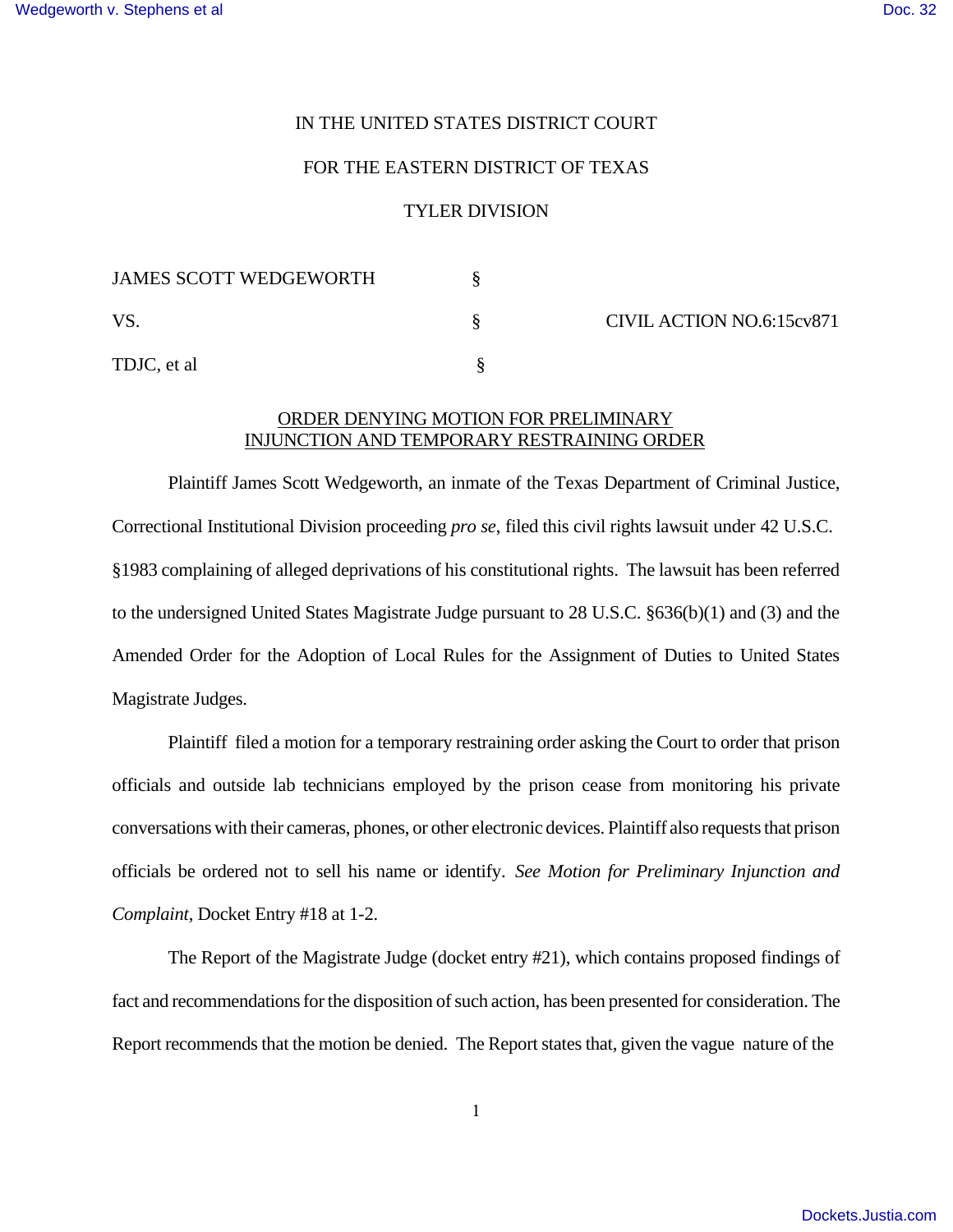allegations presented in the motion, Plaintiff has not presented sufficient evidence to demonstrate a substantial likelihood of prevailing on the merits of his claim, nor a substantial threat of irreparable injury. Plaintiff has not demonstrated that the granting of the requested injunction would not disserve the public interest.

Plaintiff filed objections to the Report. Plaintiff repeats the claims in his amended complaint, and also repeats the claims in the motion for injunctive relief. Plaintiff's arguments, however, do not address the reasons stated in the Report for denying the motion. Plaintiff states, for instance, that:

"devices have been used before and after Plaintiff disturbance of disperators to harm him by out and in prison compounds and living areas, the industral of Texas TDCJ-ID contractors and inmates have develop a turn key erra in computer and cameras skills making and installment into Texas prisons Michaels unit ....and Texas schools in Dallas Tx. And other counties in which questioned ownership of title contract to new cameras and intercoms currently half done prison across road Coffield unit whole installment of Fed/US devices to cam's P.R.E.A. programs and Church of Christ Idinitites program's promotions of transgenders of mankind to birthright the funding and founders of these programs are federal and U.S. Government and families ties to First families in Texas to old and new birth right...". *See* Objections at 5.

The prerequisites for a preliminary injunction are:  $(1)$  the substantial likelihood that the moving party will prevail on the merits; (2) a substantial threat that the moving party will suffer irreparable injury if the injunction is not granted; (3) the threatened injury outweighs the threatened harm the injunction may do to the non-movant; and (4) the granting of the preliminary injunction will not disserve the public interest. *See Libertarian Party of Texas v. Fainter*, 741 F.2d 728, 729 (5th Cir. 1984). Preliminaryinjunctive relief is not granted unless the movant clearlycarries the onerous burden of persuasion as to all of the elements. *See United States v. Jefferson County*, 720 F.2d 1511, 1519 (5th Cir. 1983).

Plaintiff has failed to meet these standards, and plaintiff has not carried the burden of persuasion to all of the elements. Conclusory allegations are not sufficient to show entitlement to